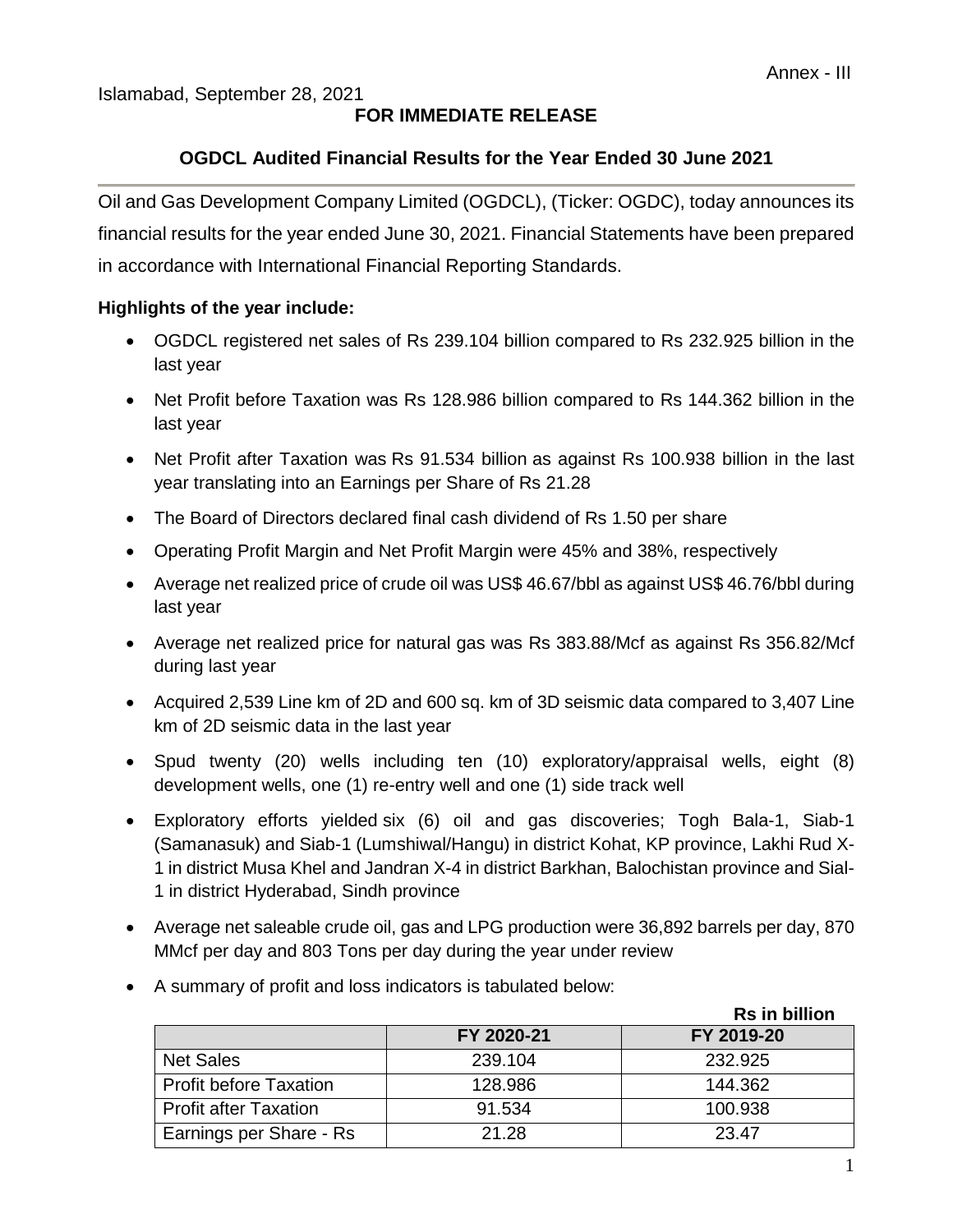### **MD & CEO's Statement**

Mr. Shahid Salim Khan, MD/CEO OGDCL, commenting on the financial results of OGDCL's FY2020-21 said:

I am pleased to report that OGDCL during the year ended June 30, 2021 registered Sales Revenue of Rs 239.104 billion and Profit after Tax of Rs 91.534 billion. Profitability was maintained despite the uncertainty in crude oil prices and demand owing to prevalence of COVID-19 pandemic. During the fiscal year 2020-21, the Company acquired 2,539 Line km of 2D and 600 sq. km of 3D seismic data, which represents 79% and 69% of total 2D and 3D seismic data acquisition respectively in the Country. OGDCL drilled a total of twenty (20) wells and its pursuit to exploration-led growth strategy led the Company to discover six (6) new hydrocarbon finds during the year under review.

OGDCL during the year contributed around 48%, 29% and 37% towards Country's total oil, natural gas and LPG production respectively. I am also pleased to inform you that Nashpa Compression project has been successfully completed on 17 November 2020 and compressors are in operations while compression projects are underway at Qadirpur, Maru-Reti, Dakhni and Uch fields. Aforesaid, compression projects will help in optimizing hydrocarbon recovery and to maintain production plateaus.

Finally, I would like to commend the continued support extended by all our stakeholders which has always proved fruitful in the pursuit to achieve organizational goals and objectives and maximizing shareholders value. I also acknowledge the resilience shown by Company's human resource, especially during the times of COVID-19, while looking forward to carry on the track record of delivering industry leading E&P performance, safely and responsibly.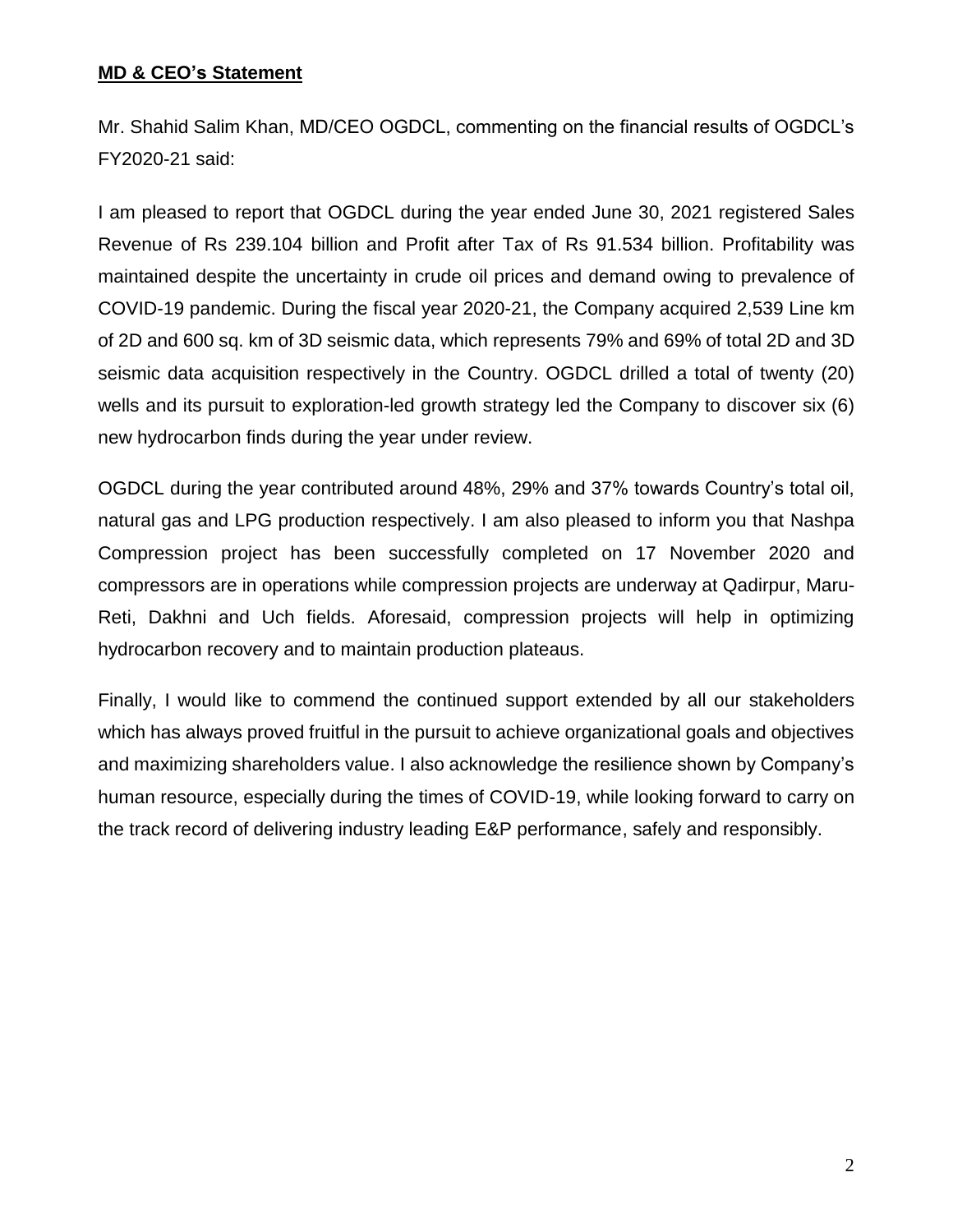### **For further information:**

### **Investor Relations Contacts:**

**Wasim Ahmad** Investor Relations Officer Telephone: +92 51 262 3158 Fax: +92 51 924 4104 Email: [wasim\\_ahmad@ogdcl.com](mailto:wasim_ahmad@ogdcl.com)

### **Notes to Editors**

OGDCL, the largest petroleum Exploration and Production (E&P) Company in Pakistan, is a listed Company on Pakistan Stock Exchange and its Global Depository Shares (GDS) were issued on London Stock Exchange in December 2006. It holds the largest portfolio of recoverable hydrocarbon reserves of Pakistan, at 36% of gas and 43% of oil, respectively, as at June 30, 2021. During the year under review, it contributed around 48%, 29% and 37% towards Country's total oil, natural gas and LPG production respectively.

With a portfolio of 50 exploration licences, OGDCL has the largest exploration acreage in Pakistan, covering 43% of the total awarded acreage as of June 30, 2021. Currently, all production volumes are being realized from onshore areas of Pakistan, however, the Company also possesses working interest in Pakistan's offshore exploration block; Indus-G.

OGDCL for the year ended June 30, 2021 registered a net Profit after Tax of Rs 91.534 billion.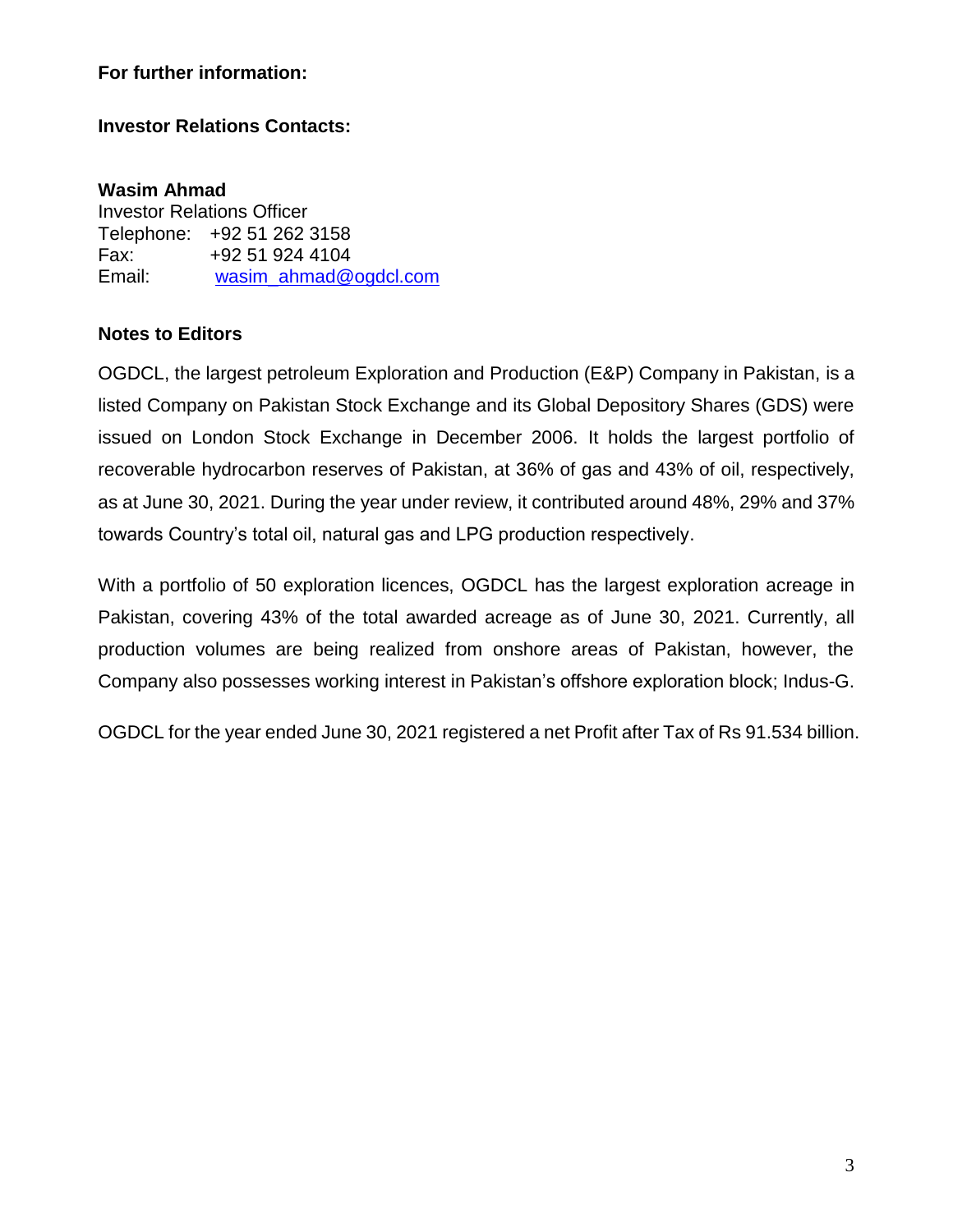# **SUMMARY RESULTS**

## **Financial Results**

Despite the adverse impact of COVID-19 pandemic on the oil and gas sector, OGDCL during the year ended 30 June 2021 posted improved Sales Revenue of Rs 239.104 billion (FY 2019-20: Rs 232.925 billion). Higher sales are primarily attributable to increase in average realized prices of gas and LPG to Rs 383.88/Mcf (FY 2019-20: Rs 356.82/Mcf) and Rs 66,345/Ton (FY 2019-20: Rs 63,997/Ton) respectively. Moreover, enhancement in crude oil and LPG production coupled with rise in average exchange rate to Rs 160.60/US\$ (FY 2019- 20: Rs 158.32/US\$) lent strength to financials. However, lower average crude oil realized price of US\$ 46.67/BBL (FY 2019-20: US\$ 46.76/barrel) negatively influenced the financials.

In addition to the above, OGDCL's profitability during the year under review was impacted by reduction in other income on account of exchange loss and decline in interest income. Moreover, higher operating expenses on account of increase in salaries, wages and benefits, workover charges, repair and maintenance and amortization of development and production assets adversely affected the financial performance. Nevertheless, the Company recorded Profit after Tax of Rs 91.534 billion (FY 2019-20: Rs 100.938 billion) translating into an Earnings per Share of Rs 21.28 (FY 2019-20: Rs 23.47).

### **Dividend**

The Board has announced final cash dividend of Rs per share 15% for the year ended 30 June 2021. This is in addition to the first, second and third interim cash dividend of Rs 5.40 per share (54%) already declared during the fiscal year.

## **Exploration and Development Activities**

OGDCL being the market leader in E&P sector of Pakistan holds the largest exploration acreage, which as of 30 June 2021 stood at 91,795 sq. km representing 43% of Country's total area under exploration (source: PPIS). The Company's exploration portfolio currently comprises fifty (50) owned and operated joint venture exploration licenses. Additionally, the Company possesses working interest in eight (8) exploration blocks operated by other E&P companies.

In order to enhance oil and gas reserves, OGDCL during the year under review acquired 2,539 Line km of 2D and 600 sq. km of 3D seismic data in comparison to 3,407 Line km of 2D seismic data in the last year. Acquired seismic data represents 79% and 69% of total 2D and 3D seismic data acquisition in the Country respectively. Moreover, the Company using in-house resources processed/reprocessed 5,365 Line km of 2D and 2,946 sq. km of 3D seismic data. Furthermore, 432 Line km of geological field work was carried out in Orakzai/Tirah and Khuzdar North blocks.

On the drilling front, OGDCL spud twenty (20) wells (FY 2019-20: 25 wells) including ten (10) exploratory/appraisal wells [Juna-1, Sheen Dund-1, Nangpir-1, Sial-1, Toot Deep-1, Jandran X-4, Kambir-1, Jandran West X-1, Lashari X-1 & Sunda Thal-1], eight (8) development wells [Qadirpur-62, Pasakhi WIW-1, Moolan-2, Mangrio-2, Tando Alam-21, Pasakhi-12, Togh Bala-2 & Mela-8] and two (2) re-entry/side track wells [KUC-1 & Nashpa X-5]. Moreover,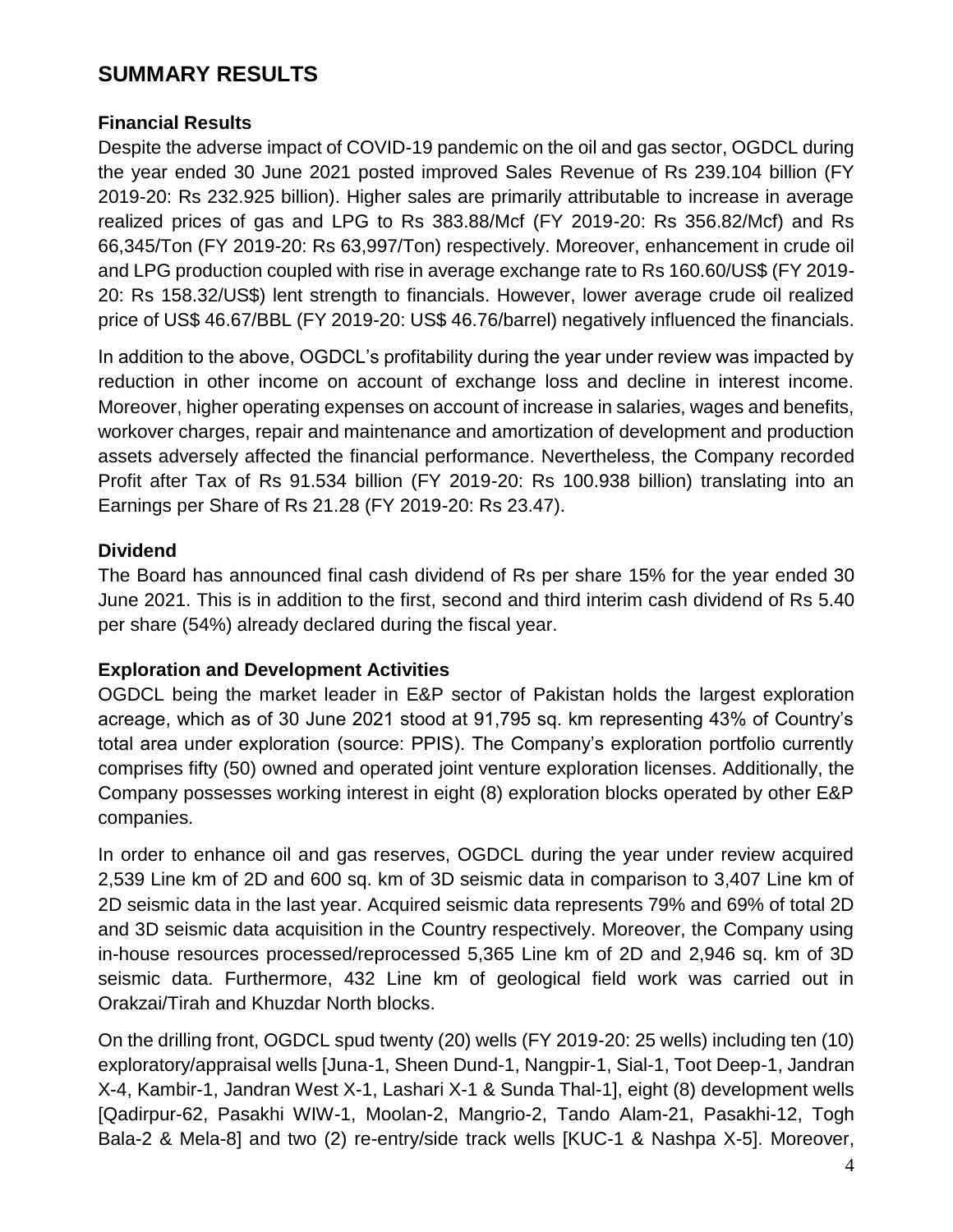drilling and testing of eleven (11) wells pertaining to previous fiscal year were also completed. Total drilling recorded during the twelve months was 62,567 meters (FY 2019-20: 60,753 meters).

In line with its vision to expand business internationally, OGDCL along with consortium members; PPL (operator), MPCL and GHPL participated in the second competitive exploration bid round held by ADNOC and on 31 August 2021 consortium was awarded offshore block-5 in Abu Dhabi. The award of concession is the first opportunity for Pakistani E&P companies to explore, appraise and develop oil and gas resources in Abu Dhabi along with establishing strategic partnership with ADNOC.

# **Discoveries**

OGDCL's exploratory efforts to locate new reserves yielded six (6) oil and gas discoveries (FY 2019-20: 5 discoveries) having expected cumulative daily production potential of 26 MMcf of gas and 850 barrels of oil. Aforementioned discoveries include Togh Bala-1, Siab-1 (Samanasuk) and Siab-1 (Lumshiwal/Hangu) in district Kohat, KPK province, Lakhi Rud X-1 in district Musa Khel and Jandran X-4 in district Barkhan, Balochistan province and Sial-1 in district Hyderabad, Sindh province. Subsequently during July and September 2021, discoveries; Wali-1 (Kawagarh) and Wali-1 (Hangu) were reported in district FR Lakki, KP province respectively having a cumulative daily production potential of 23 MMcf of gas and 1,840 barrels of oil.

| Name of<br>Project       | Location<br>of Project            | <b>Working</b><br><b>Interest</b><br><b>Owners</b>                                                         | <b>Completion</b><br>Date | <b>Current Status</b>                                                                                                                                                         |
|--------------------------|-----------------------------------|------------------------------------------------------------------------------------------------------------|---------------------------|-------------------------------------------------------------------------------------------------------------------------------------------------------------------------------|
| Nashpa<br>Compression    | Karak, KPK                        | OGDCL 56.45%<br>PPL.<br>28.55%<br><b>GHPL</b><br>15.00%                                                    | November<br>2020          | Nashpa compression project has<br>been<br>completed resulting in incremental daily<br>production of 1,600 barrels of oil/NGL, 6<br>MMcf of gas and 20 tons of LPG.            |
| Qadirpur<br>Compression  | Ghotki,<br>Sindh                  | <b>OGDCL 75.00%</b><br><b>PPL</b><br>7.00%<br><b>KUFPEC 8.50%</b><br><b>PKPEL</b><br>4.75%<br>PKPEL2 4.75% | November<br>2021          | Compressors have been delivered at project<br>site while installation work is currently<br>underway.                                                                          |
| Maru-Reti<br>Compression | Ghotki,<br>Sindh                  | OGDCL 57.76%<br><b>GHPL</b><br>22.50%<br><b>SEPL</b><br>10.66%<br>IPRTOC 9.08%                             | March<br>2022             | Compressors has been delivered at project<br>site while hiring of PC contractor for<br>installation is in progress.                                                           |
| Dakhni<br>Compression    | Attock,<br>Punjab                 | <b>OGDCL</b><br>100%                                                                                       | March<br>2023             | Conceptual study has been completed while<br>basic/front end engineering design work and<br>preparation of tender documents for hiring of<br>EPCC contractor are in progress. |
| Uch<br>Compression       | Dera Bugti,<br><b>Balochistan</b> | <b>OGDCL</b><br>100%                                                                                       | October<br>2023           | Revised conceptual study, basic/front end<br>engineering design work and preparation of<br>tender documents for hiring of EPCC<br>contractor are in progress.                 |

# **Development Projects**

# **Production**

In line with its production strategy to boost oil and gas production, OGDCL during the year under review injected twelve (12) operated wells in the production gathering system. These